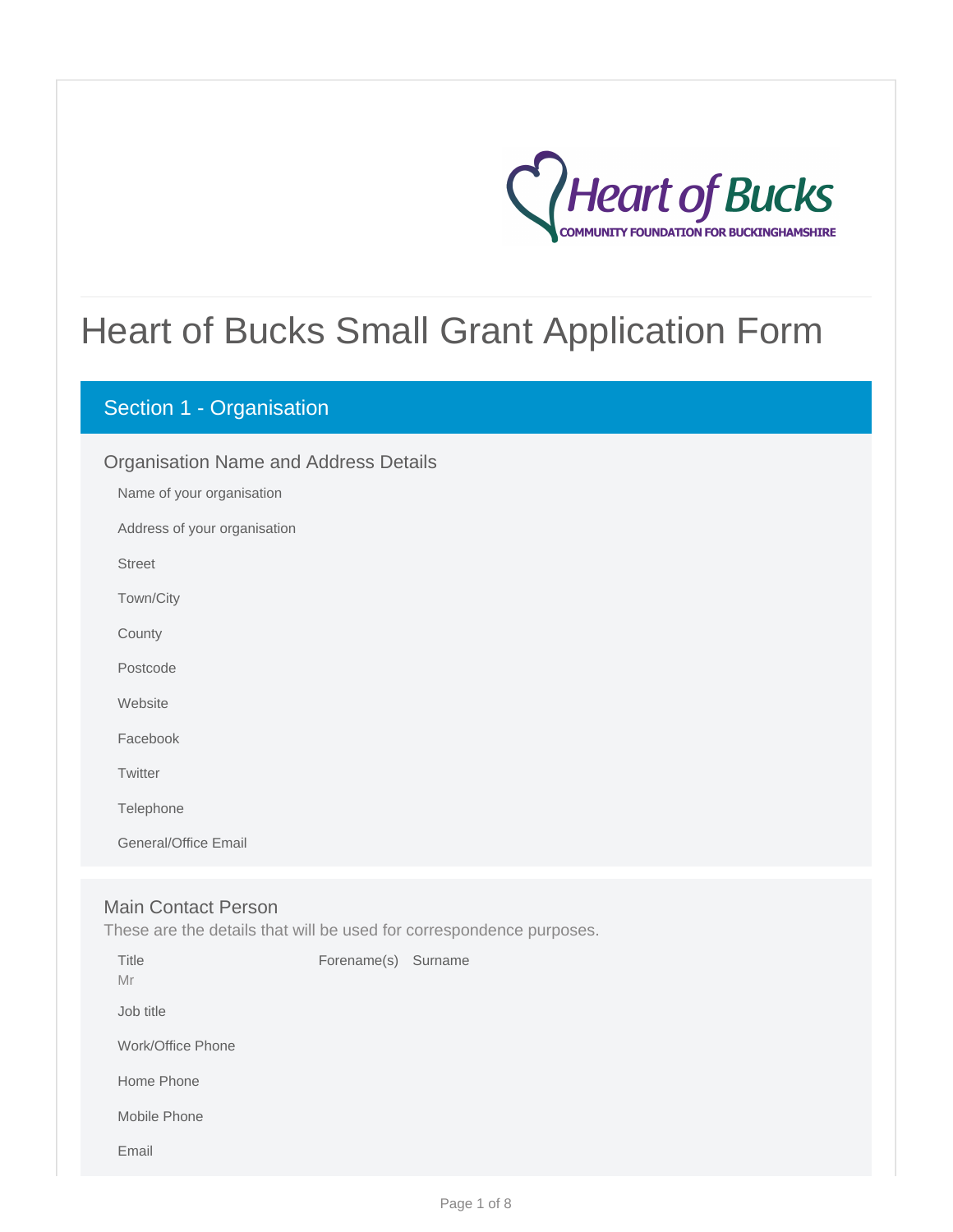|  |  |  |  |  | Use organisation's address for correspondence |
|--|--|--|--|--|-----------------------------------------------|
|--|--|--|--|--|-----------------------------------------------|

### Organisation Start Date

Month Year **Year** 

# What type of organisation are you? Select as many as appropriate

A registered charity

Company limited by guarantees

**Unincorporated club or association** 

C Community interest company

O Other

# Are you part of a larger regional or national organisation?

□ Yes

Income Over Last Accounting Year

#### Staffing and volunteers

How many of each of the following are involved in the organisation?

Full time staff / workers Part time staff / workers

Volunteers (excluding management committee)

Members (excluding management committee)

Management committee

Please describe briefly the aims and main activities of your organisation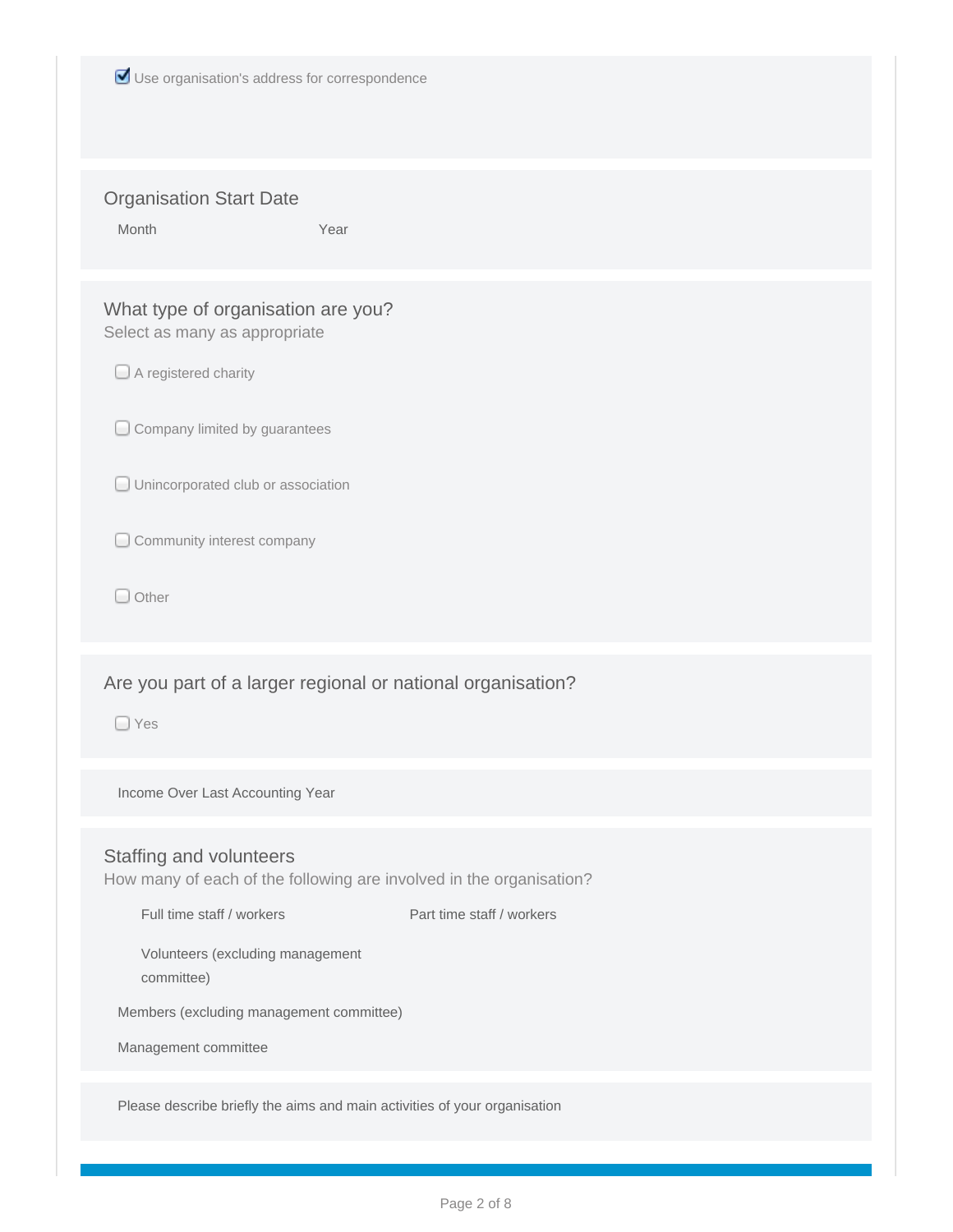# Section 2 - Project

#### Project Details

Project / funding start date Project / funding end date Project name Have you ever received grant funding before from us or any other funder? □ Yes Are you seeking other funding for this project? Please give details of the funding raised so far for this particular project/activity Please provide details of the other funding you are seeking for this particular project/activity Which area (estate, town, village borough) do most of the people who will benefit come from Which local authority will the activity take place in? Please describe your project/activity in detail and how you would like to spend the grant. What positive changes would this grant make to the lives of people who use your project/service?

# Section 3 - Impact

Which category best describes the impact your project will have?

Select the primary outcome for your project or activity

Select the second outcome for your project or activity

Select the third outcome for your project or activity

#### **Beneficiaries**

How many people will benefit from this funding?

Number of people benefiting directly

Primary Beneficiary - Select a single option to represent the primary beneficiary group for this grant

Please list any other beneficiary groups who will benefit from your grant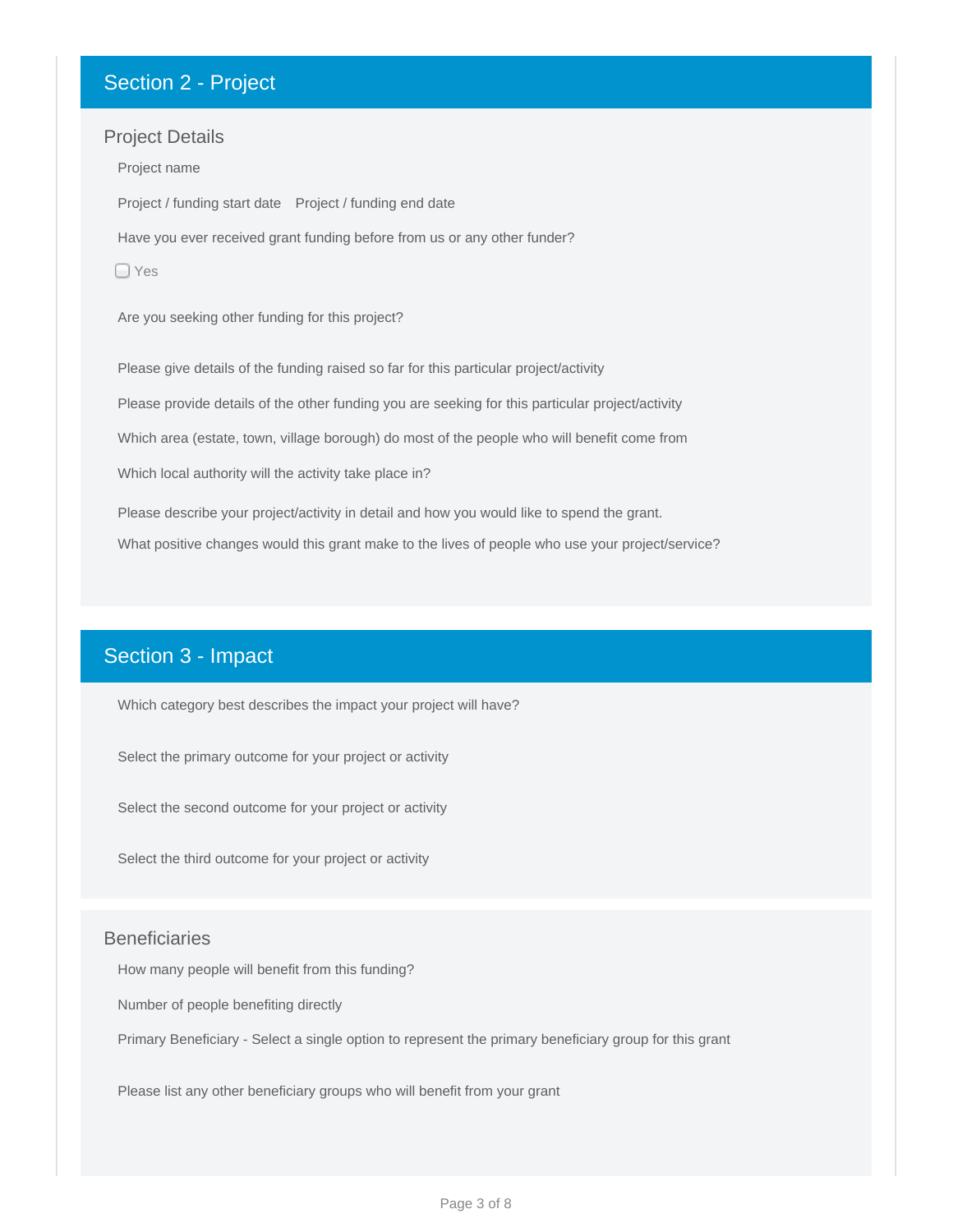| Black, Asian and minority ethnic                                                                   | Carers                                      |
|----------------------------------------------------------------------------------------------------|---------------------------------------------|
| Children and young people                                                                          | Ex-offenders/offenders/At risk of offending |
| Families/Parents/Lone parents                                                                      | Homeless people                             |
| Lesbian, gay, bisexual and transgendered groups                                                    | Local residents                             |
| Long-term unemployed                                                                               | Men                                         |
| Not in education, employment and training (NEET 16                                                 | Older people<br>$\overline{\phantom{0}}$    |
| People with alcohol/drug addictions                                                                | People in care or suffering serious illness |
| People with learning difficulties                                                                  | People with low skill levels                |
| People with mental health issues                                                                   | People with multiple disabilities           |
| People with physical difficulties                                                                  | People living in poverty                    |
| Refugees/asylum seekers /immigrants                                                                | Victims of crime/violence/abuse             |
| Women                                                                                              |                                             |
|                                                                                                    |                                             |
| <b>Ethnicity</b>                                                                                   |                                             |
| Primary ethnic group - select a single option to represent the primary ethnic group for this grant |                                             |
| Please list any other ethnic groups who will benefit from your grant:                              |                                             |
| White                                                                                              | <b>White British</b>                        |
| White Irish                                                                                        | White East European                         |
| White Gypsies and Travellers                                                                       | Other White                                 |
| Mixed                                                                                              | <b>Black Caribbean and White</b>            |
| <b>Black African and White</b>                                                                     | Asian and White                             |
| <b>Other Mixed Ethnicity</b>                                                                       | All ethnicities                             |
| Asian and Asian British                                                                            | Indian                                      |
| Pakistani                                                                                          |                                             |
|                                                                                                    | Bangladeshi                                 |
| Other Asian                                                                                        | <b>Black and Black British</b>              |
| Caribbean                                                                                          | African                                     |
| Other Black                                                                                        | Chinese or other group                      |
| Chinese                                                                                            | Any other                                   |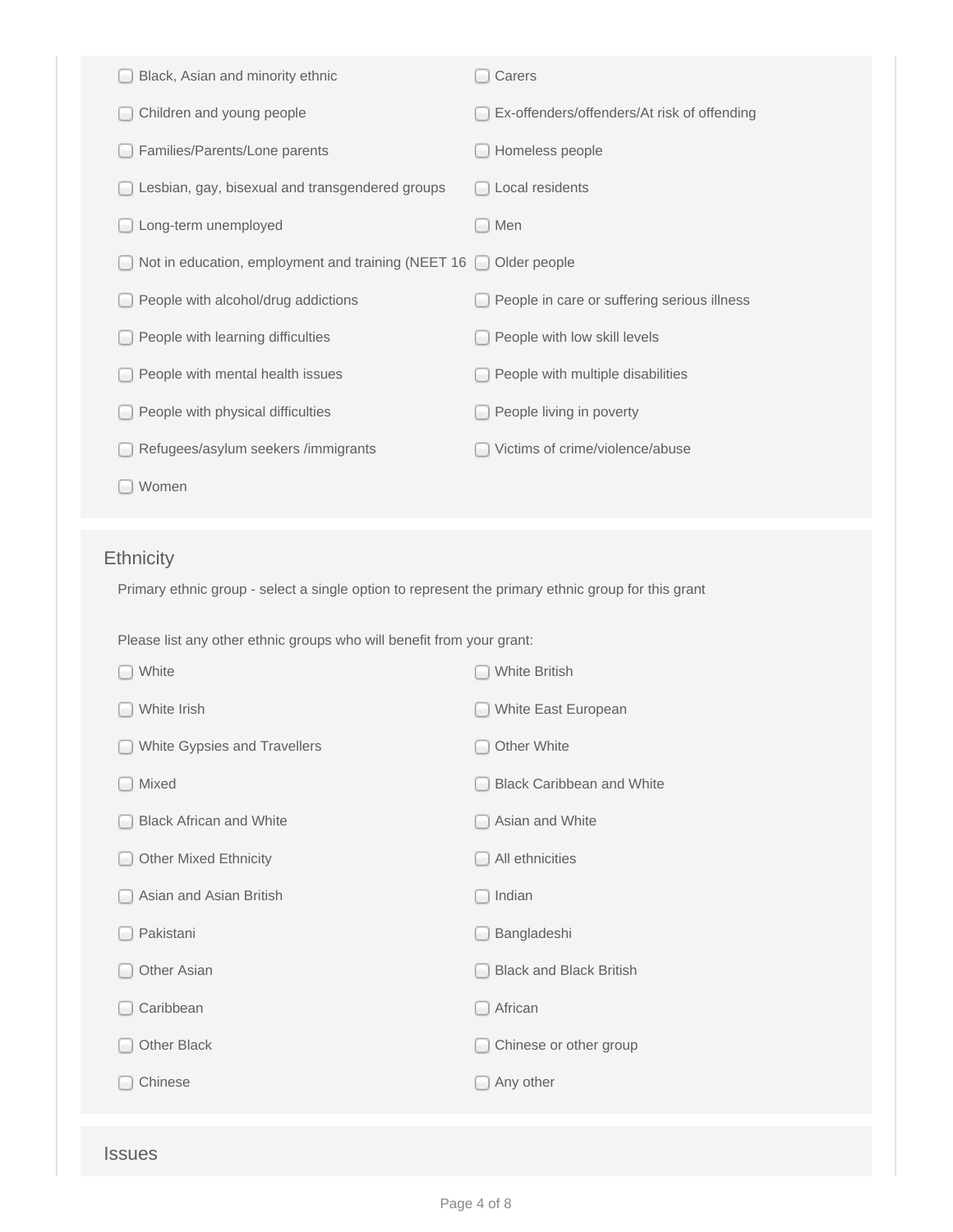Primary issue - select a single option to represent the primary issue that will be addressed by this grant

Please list any other issues that will be addressed by this grant

| Arts, culture and heritage                       | Anti-social behaviour                    |
|--------------------------------------------------|------------------------------------------|
| <b>Bullying</b>                                  | Caring responsibilities                  |
| Stronger communities/Community support and devel | Counselling/Advice/Mentoring             |
| Crime and safety                                 | Disability and access issues             |
| Domestic violence                                | Economy                                  |
| Education, learning and training                 | Employment and labour                    |
| Emergency/Rescue services                        | Environment and improving surroundings   |
| Financial exclusion and financial illiteracy     | Gangs                                    |
| IT / Technology                                  | Harmful practice                         |
| Health, wellbeing and serious illness            | Homelessness                             |
| Housing                                          | Language, culture and racial integration |
| Mental health                                    | Offending/At risk of offending           |
| Poverty and disadvantage                         | Refugees/Asylum/Immigration              |
| Religion                                         | Renewable energies and recycling         |
| Rural issues                                     | Sexual abuse                             |
| Social inclusion and fairness                    | Sport and recreation                     |
| Stigma/Discrimination                            | Substance abuse and addiction            |
| Supporting family life                           | Violence and Exploitation                |

# Age Groups

Please indicate the primary age group that will benefit from this grant

Please list any other applicable age groups for your grant.

| $\Box$ Early years (0-4)    | $\Box$ Children (5-12) |
|-----------------------------|------------------------|
| $\Box$ Young people (13-18) | Young adults (19-25)   |
| $\Box$ Adults (26-65)       | $\Box$ Seniors (65+)   |

|  | All ages |
|--|----------|
|--|----------|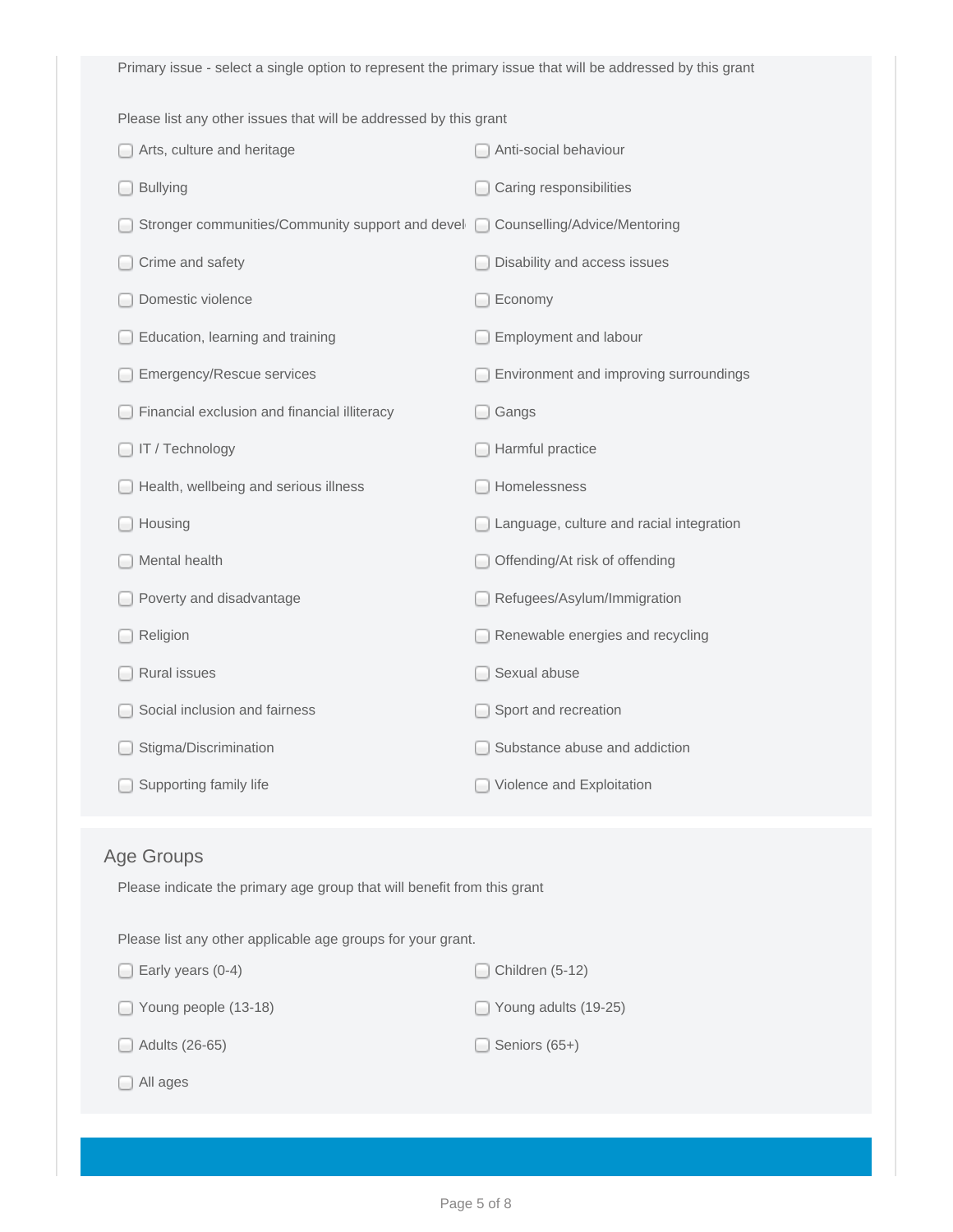# Section 4 - Project Budget and Consent

# Project Budget

What is the total cost of the project?

How much has been raised so far?

How much money are you applying to us for? - Please fill in all the relevant breakdown boxes below

# Capital costs (Equipment)

Requested amount Breakdown Total cost

# Office, overhead, premises costs

Requested amount Breakdown Total cost

#### Operational/activity costs

Requested amount Breakdown Total cost

#### Publicity costs

Requested amount Breakdown Total cost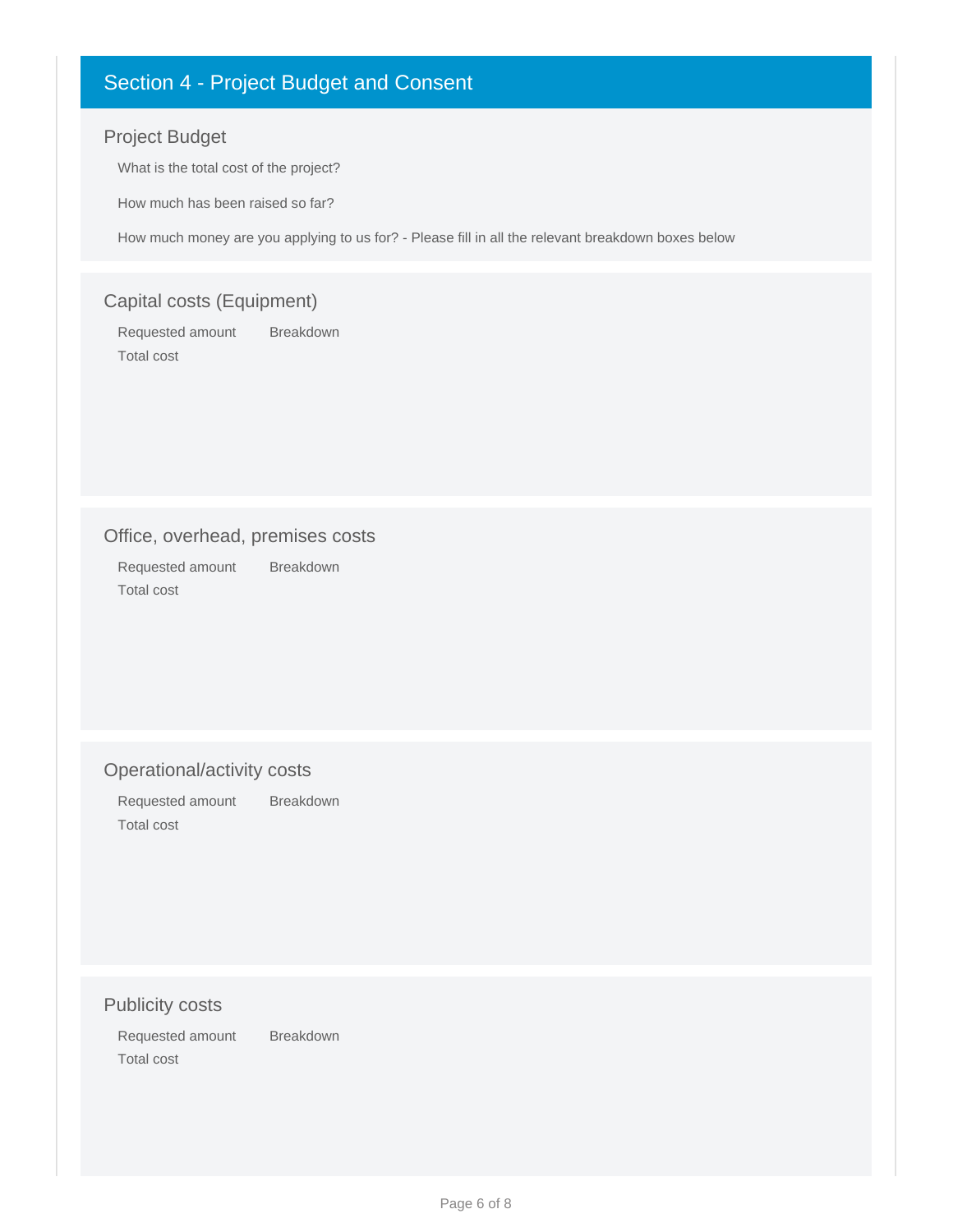#### Staff Costs

Requested amount Breakdown Total cost

#### Volunteer Costs

Requested amount Breakdown Total cost

#### Other costs

Requested amount Breakdown Total cost

#### Bank Details

If your application is successful we will make payment by BACS into your bank account. If you do not have a bank account of your own please contact us on grants@heartofbucks.org and we may be able to make alternative arrangements.

Bank name

Names of signatories

Do you have online banking facilities?

□ Yes

If different from cheque signatories, please list names of people able to authorise online payments

Supporting Documents